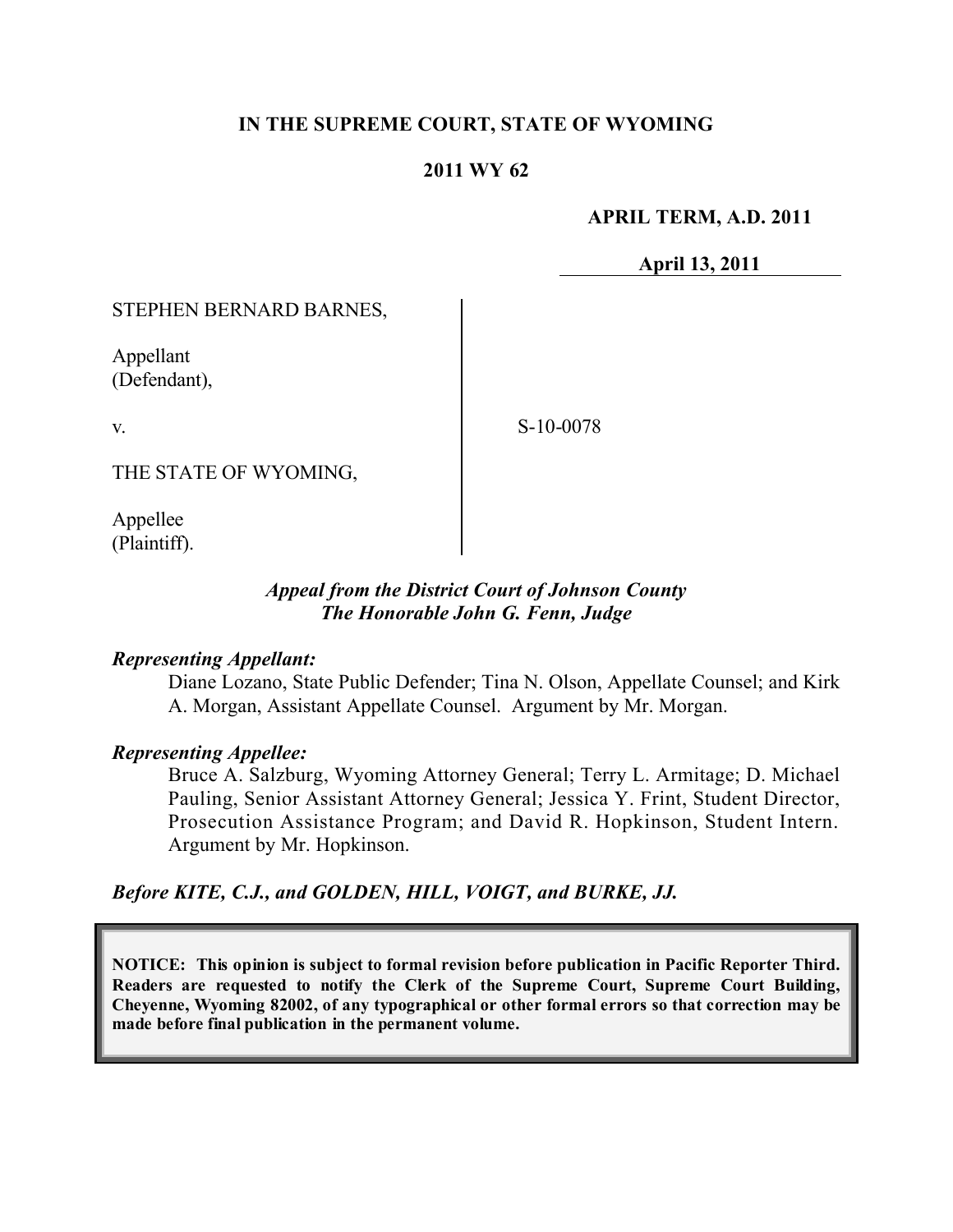## **HILL,** Justice.

[¶1] Appellant, Stephen Bernard Barnes (Barnes), contends that his conviction for larceny should be reversed because the prosecuting attorney committed misconduct by questioning witnesses using a technique wherein the prosecutor repeatedly asked Barnes if the witnesses against him were lying (or other similar words) when their testimony tended to contradict his. This tactic of the prosecutor persisted during closing argument. Barnes' attorney did not object to the questions and did not ask for a curative instruction from the presiding judge. On the basis of that issue, we will reverse and remand for further proceedings in the district court, consistent with this opinion. Barnes also contends that his defense attorney did not provide effective assistance of counsel. Because we reverse on the basis noted above, we need not address his second issue.

### **ISSUES**

[¶2] Barnes raises these issues:

I. Did the prosecutor commit misconduct when he crossexamined [Barnes] as to whether other witnesses were lying or mistaken?

II. Was [Barnes] provided effective assistance of counsel?

The State's summary of the issues comports with that set out by Barnes, but qualifies Issue I as the "limited use" of such questioning.

# **FACTS**

[¶3] Barnes had a history of alcoholism and mental disorders. There is very little in the record about that other than Barnes' own testimony, but it is corroborated in part by medical records from the United States Veteran's Administration, Sheridan Medical Center. Those records reveal only the medications prescribed to Barnes while he was a patient there. Of particular interest here were these medications: oxycodone for pain; sertraline HCL (100 mg) for depression; sertraline TAB (150 mg) for depression; and trazodone for insomnia.

[¶4] On or about September 9, 2008, Barnes was hitchhiking from Casper to Gillette. Tom Jarrard (Jarrard) took note of Barnes because he had a United States flag tied around his possessions. Jarrard made what he described as a "dummied up" decision to offer Barnes a lift, thinking he might be a returning Middle East war veteran trying to make his way home. Barnes told Jarrard he was trying to get home (to Massachusetts) and that he was broke. Jarrard offered Barnes some work on his nearby ranch digging a trench from a water well to an RV that was being used as a temporary ranch home. At that site,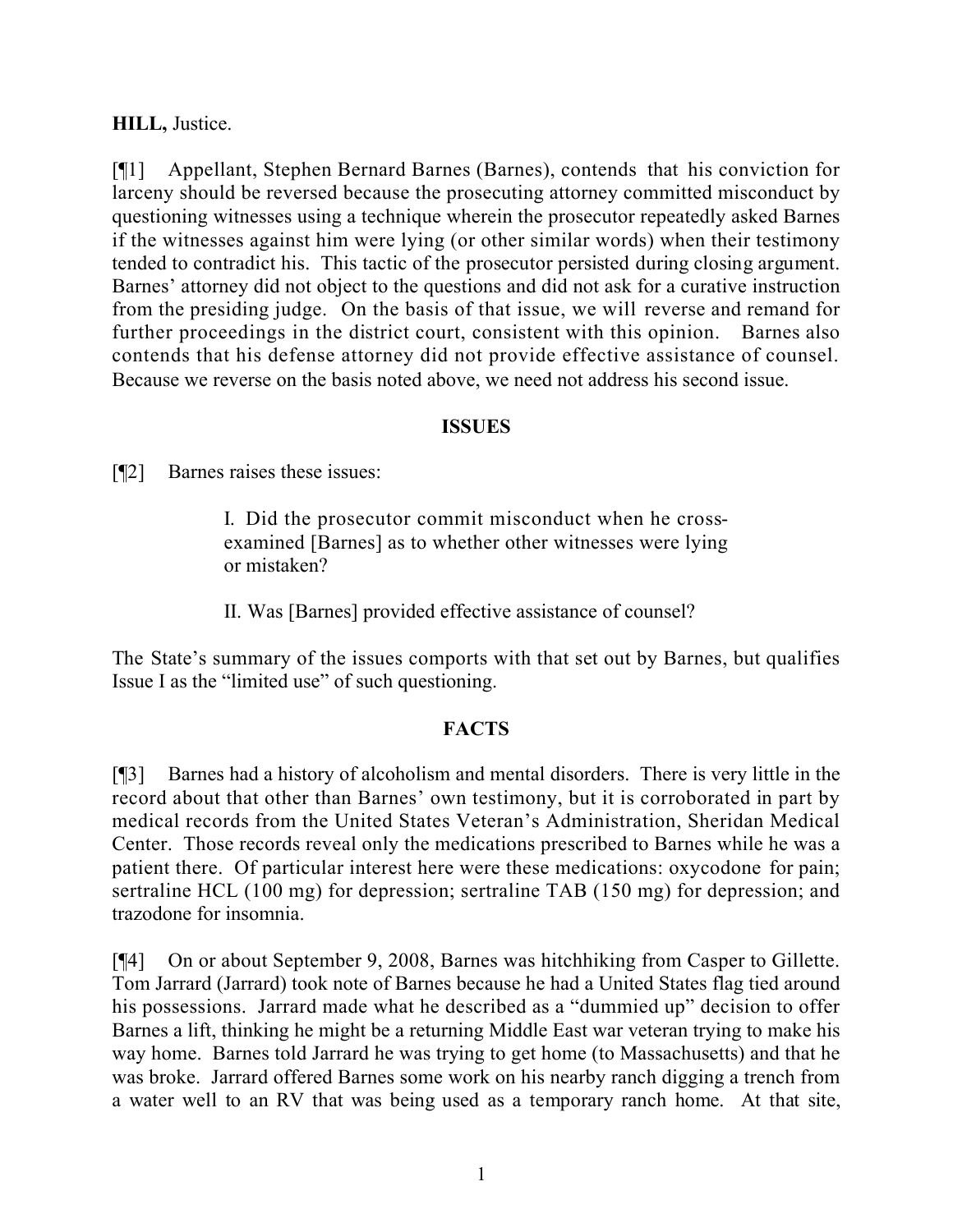Jarrard also had a blue flatbed pickup and a nicely restored sheepherder's wagon. There was some canned/preserved food in the wagon and Jarrard provided Barnes with some additional fresh food. Jarrard said that he would return in two or three days and assign additional work to Barnes, as well as bring more food. Jarrard intended to employ Barnes for a couple of weeks. Barnes testified that he had about \$1,200.00 on him when he went to work for Jarrard. Barnes testified that he did the work Jarrard asked him to do; Jarrard said he did not.

[¶5] When Jarrard returned on September 12, 2008, Barnes was gone, as was the blue flatbed pickup, a television from the RV, a shot gun from the RV, an electric drill from the RV, and all the liquor that had been stored in the RV. It was eventually discovered that all of the gasoline had been siphoned from the RV (maybe  $\frac{3}{4}$  of a tank) and presumably put into the pickup, since Jarrard knew the pickup was very close to being empty on fuel. He called the thefts into the Johnson County Sheriff and found out almost immediately that Barnes was already in custody in Laramie.

[¶6] In the meantime, apparently late in the day on September 11, 2008, Barnes took all of his remaining medications, got drunk, and contemplated suicide by shooting himself with a shotgun he found on the premises. From this point forward, Barnes claimed he remembered nothing until September 13, 2008. He left the worksite in the blue flatbed pickup (the keys were in it). Although he claimed not to remember it, he stopped at Muddy Gap to buy gas. Because he did not have enough cash to pay the \$135.00 fuel bill, he sold the shotgun from Jarrard's RV for \$35.00 to a man named Ron Stoltenberg (Barnes apparently had a hundred dollar bill on him). The date of this event is not identified in the record (Stoltenberg was not asked what date it occurred). Stoltenberg later pawned the shotgun in Casper, and it was located there and included in the evidence in this trial.

[¶7] On September 12, 2008, just after 3:00 p.m., Barnes was arrested for speeding (about 93 mph) on I-80 just east of Laramie. He was driving from east to west toward Laramie. Once Barnes was stopped after a brief chase, the State Trooper assessed that Barnes was very drunk and he was arrested. Barnes was questioned but he could remember virtually nothing of what he had done since late in the day on September  $11<sup>th</sup>$ .

[¶8] Of significance to the issues in this appeal, Barnes complained bitterly about the performance of his attorney and asked the district court for relief in the form of a new attorney. Also, Barnes testified in his own behalf, and the principal thread of his testimony was that he remembered nothing from the time he became intoxicated on September  $11^{th}$ , until September  $13^{th}$ , when he woke up in the Albany County Detention Center. During cross-examination, the prosecutor asked Barnes six times if witnesses were lying or mistaken when they did not agree with his testimony. In closing, the prosecutor described Barnes' defense as the "CRS defense" ("I can't remember sh\*t"). In his rebuttal closing argument, the prosecutor also spoke of Barnes' apparent contention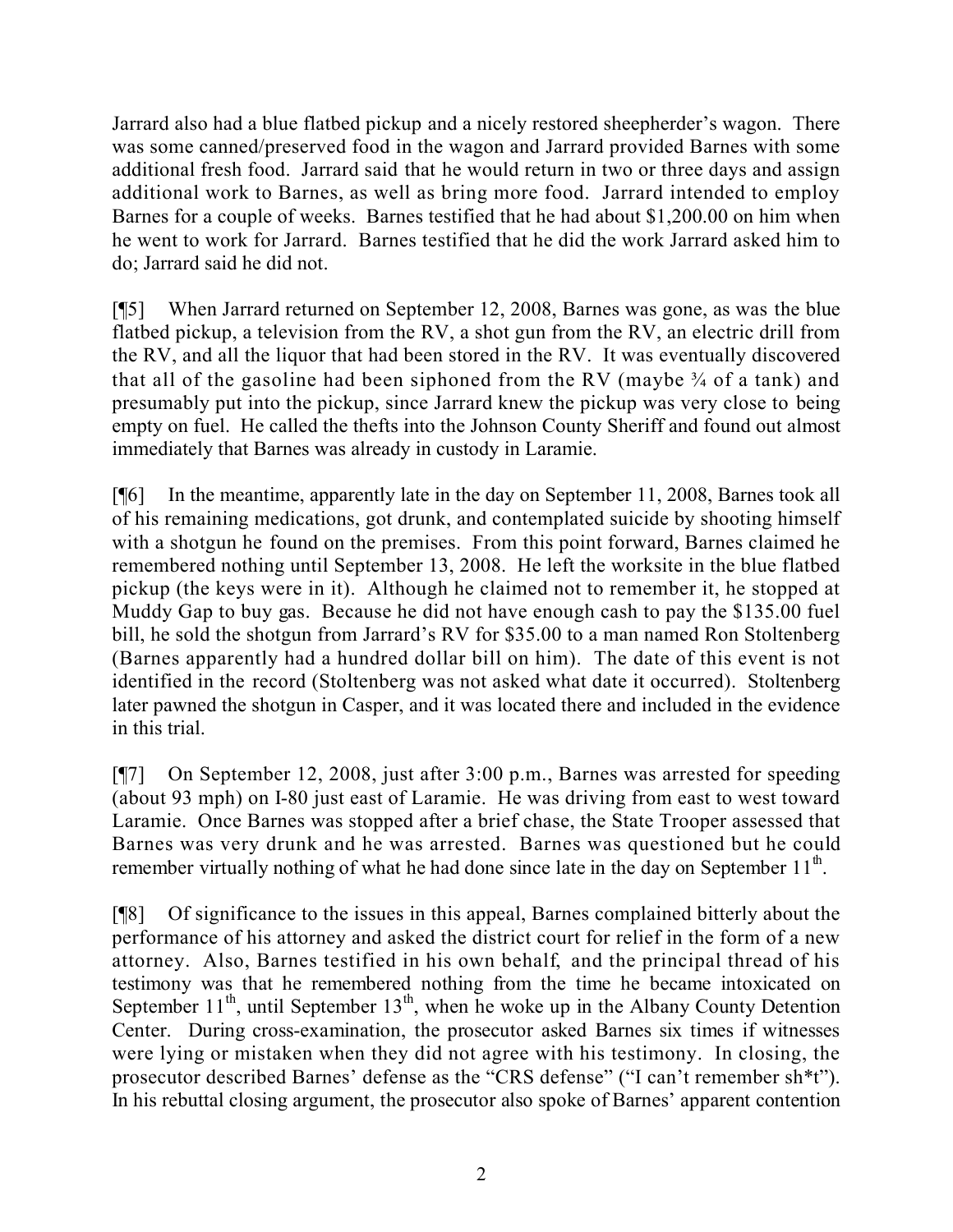that other witnesses were "lying." We will fill in some gaps in this brief synopsis of the facts in our discussion, but the foregoing information provides adequate context for our remaining discussion.

#### **Prosecutorial misconduct**

[¶9] In *Proffit v. State*, 2008 WY 114, ¶ 15, 193 P.2d 228, 235-36 (Wyo. 2008) we held:

> …[W]e quote at length our holding in *Jensen v. State*, 2005 WY 85, ¶ 20, 116 P.3d 1088, 1095-96 (Wyo.2005):

Turning to the prosecutor's cross-examination of Jensen, we note, generally, that a defendant who testifies in a criminal case may be cross-examined regarding his credibility just like any other witness. *Gist v. State*, 766 P.2d 1149, 1152-53 (Wyo. 1988); *MacLaird v. State*, 718 P.2d 41, 47 (Wyo. 1986); *Porter v. State*, 440 P.2d 249, 250 (Wyo. 1968). In *Beaugureau* [*v. State*, 2002 WY 160, 56 P.3d 626 (Wyo. 2002)], however, we observed that there was a limit to the cross-examination of a criminal defendant:

Nonetheless, it is likewise error and misconduct for the prosecutor to cross-examine a defendant using the "lying" or "mistaken" technique (i.e., well, then if "soand-so" said "such-and-such," was he "mistaken" or "lying?"). Such questions are improper. If the prosecutor merely asked Beaugureau about what other witnesses had to say, allowing the jury to draw its own conclusions, the cross-examination would not have been objectionable. *State v. Diggs*, 272 Kan. 349, 34 P.3d 63, 72-73 (2001); *State v. Manning*, 270 Kan. 674, 19 P.3d 84, 100-3 (2001) ("Questions which compel a defendant or witness to comment on the credibility of another witness are improper. It is the province of the jury to weigh the credibility of the witnesses." (collecting cases)); *State v. Stevenson*, 70 Conn.App. 29, 797 A.2d 1, 7-9 (2002) (Such questions are improper because they "require a defendant to comment on another witness' veracity ... invade the province of the jury, create the risk that the jury may conclude that, in order to acquit the defendant, it must find that the other witnesses lied,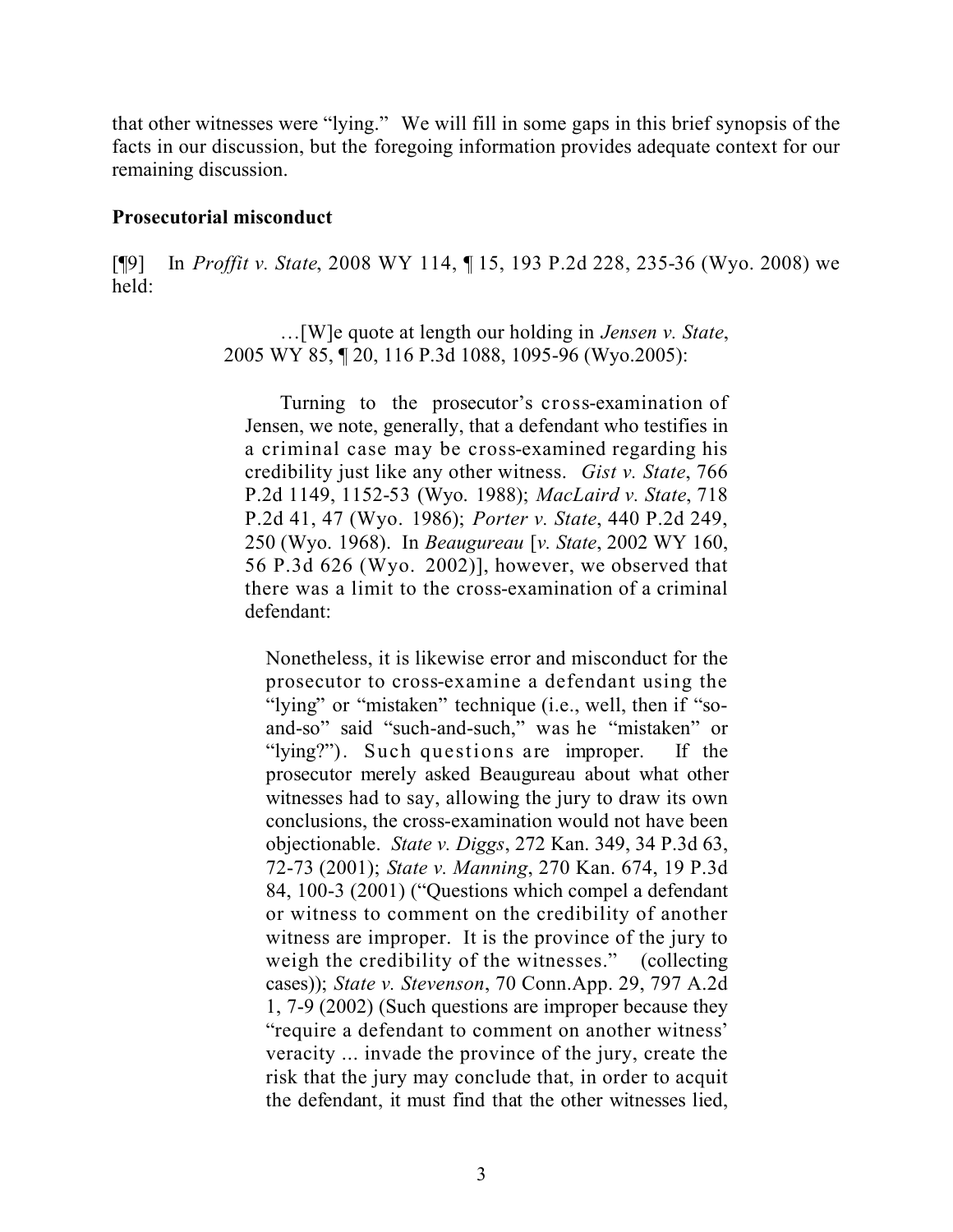and distort the state's burden of proof.") (relying on *State v. Singh*, 259 Conn. 693, 793 A.2d 226, 234-39 (2002)) (collecting cases); also see *State v. Walden*, 69 Wash.App. 183, 847 P.2d 956, 959 (1993); and *State v. Pitts*, No. 47488-0-1, 2001 WL 1641225 at \*4 (Wash.App. Div. 1, Dec.24, 2001) (per curiam) (use of word "lying" is misconduct; use of word "mistaken" merely objectionable).

*Beaugureau*, ¶ 17. The reasoning for prohibiting this type of questioning was succinctly summarized by the Iowa Supreme Court:

[A] defendant who is asked whether another person lied is commenting directly on the other person's credibility.

The issue then is whether any purpose is served in asking a defendant whether another witness is lying. We think the predominant, if not sole, purpose of such questioning is simply to make the defendant look bad, as implied by the Maryland court's observation in [*Fisher v. State*, 128 Md.App. 79, 736 A.2d 1125, 1163 (1999)] that the accused's answer is unimportant. \* \* \* The accused's answer is unimportant because the accused is in a no-win situation. If the defendant says the other witness is lying, then the defendant is put in the position of calling someone a liar, a particularly unenviable state when the other witness is a law enforcement officer. See [*State v. Emmett*, 839 P.2d 781, 787 (Utah 1992)] (holding such questions are improper because they put "the defendant in the untenable position of commenting on the character and motivations of another witness who may appear sympathetic to the jury"). If the defendant says a contradictory witness is not lying, then a fair inference is that the defendant is lying.

 But, as any trial lawyer knows, there may be many explanations for differing descriptions of the same event. People have different perceptions of the same conversation that affect how and what they remember. Perhaps there was a misunderstanding of what was said; perhaps one person was distracted and did not fully or correctly hear the words uttered by the other person.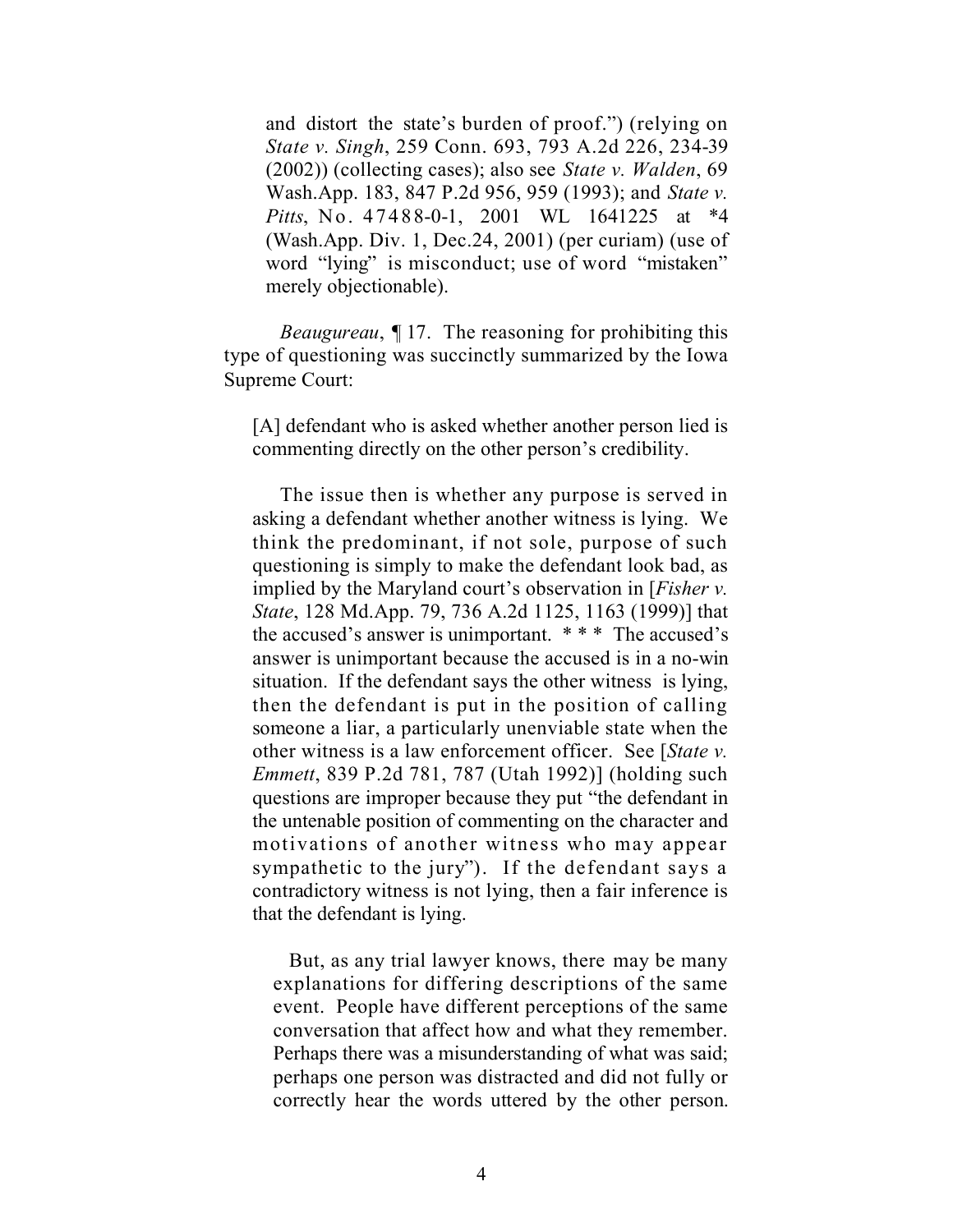People sometimes hear what they want to hear. It is unjust to make the defendant give an opinion as to who is lying when, in fact, it is possible that neither witness has deliberately misrepresented the truth. It is also unreasonable to expect the defendant to sift through the variables of human communication to offer an alternative explanation for contradictions in witnesses testimony.

 We also think the use of this tactic--asking the defendant whether another witness is lying--is incompatible with the duties of a prosecutor. Unfairly questioning the defendant simply to make the defendant look bad in front of the jury regardless of the answer given is not consistent with the prosecutor's primary obligation to seek justice, not simply a conviction. Nor is such questioning consistent with the prosecutor's duty to the defendant to ensure a fair trial, including a verdict that rests on the evidence and not on passion or prejudice. [*State v. Casteneda-Perez*, 61 Wash.App. 354, 810 P.2d 74, 79 (Wash.Ct.App.1991)] (holding prosecutor's questions asking witnesses whether other witnesses were lying was "contrary to the duty of prosecutors, which is to seek convictions based only on probative evidence and sound reason").

*State v. Graves*, 668 N.W.2d 860, 872-73 (Iowa 2003) (emphasis in original) (footnotes omitted).

The admonition against asking the appellant whether other witnesses lied applies equally to asking any witness whether another witness has lied. *State v. Manning*, 270 Kan. 674, 19 P.3d 84, 100-01 (2001). That is because such questions invade the province of the jury to determine witness credibility. *Id*. The State clearly violated an unambiguous rule of law by asking both the appellant and Dr. Rogers whether other witnesses had lied. The violation was more egregious during the cross-examination of the appellant, where there were many such questions.

[¶10] In the *Proffit* case we reversed the defendant's convictions on eight counts of third-degree sexual assault, in part based on the immediate issue, in part on ineffective assistance of counsel, as well as many other contributing trial errors. In *Jensen v. State,*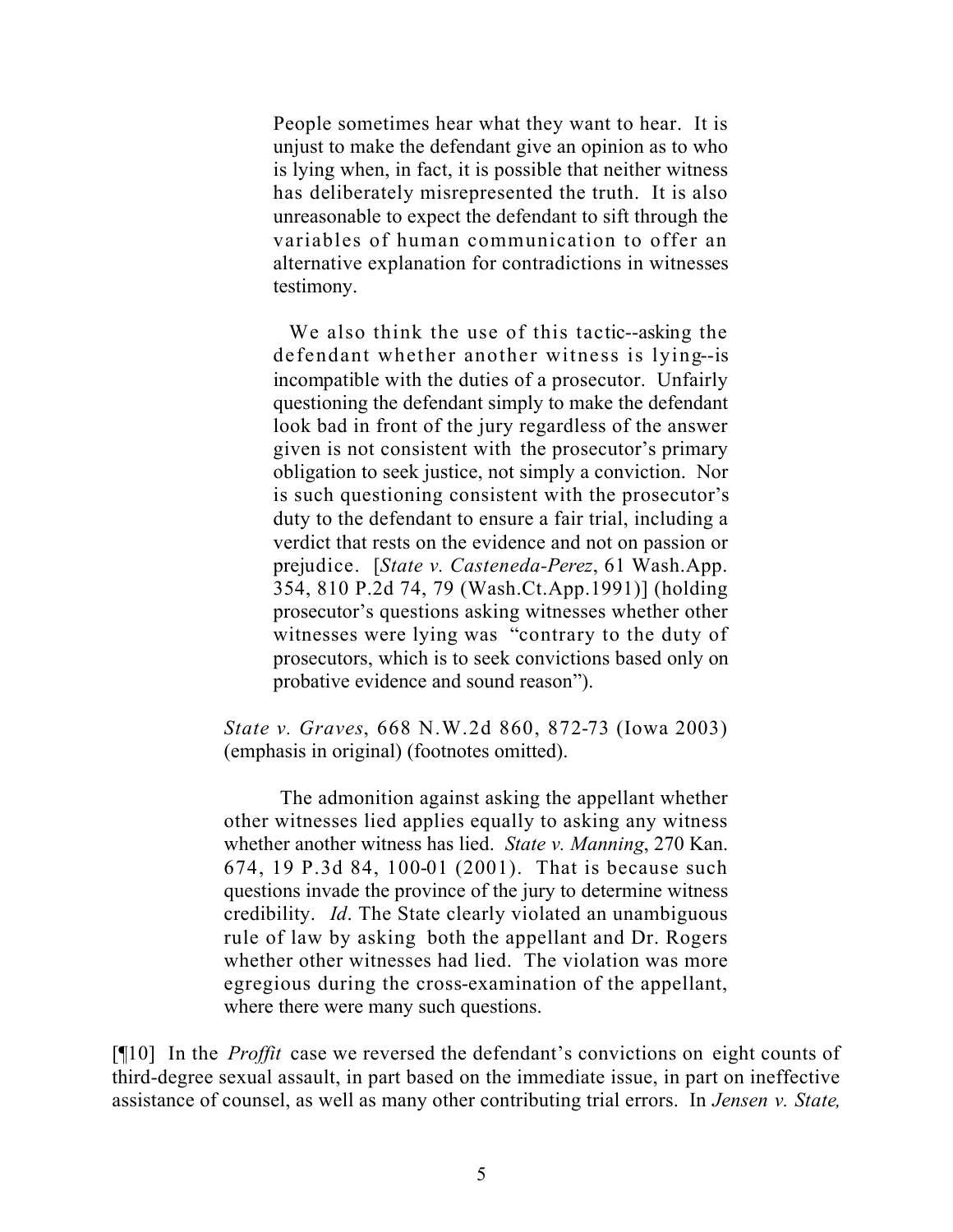2005 WY 85, 116 P.3d 1088 (Wyo. 2005), we found a similar line of questioning to be harmless error and affirmed the convictions at issue in that case.

[¶11] More recently, in *Schreibvogel v. State*, 2010 WY 45, ¶¶ 41-43, 228 P.3d 874, 888 (Wyo. 2010) we opined:

> "Although a defendant who testifies in a criminal case may be cross-examined regarding his credibility just like any other witness, there are limits placed upon the prosecutor." *Talley* [*v. State*, 2007 WY 37], ¶ 10, 153 P.3d at 260. A witness may not comment on the truthfulness or veracity of another witness. *Huff v. State*, 992 P.2d 1071, 1079 (Wyo. 1999). It is the jury's duty to resolve factual issues, judge the credibility of the witnesses, and determine the guilt or innocence of a criminal defendant. *Gayler v. State*, 957 P.2d 855, 860 (Wyo. 1998). It is error and misconduct for a prosecutor to ask a witness whether he thinks other witnesses are "lying" or "mistaken." *Proffit v. State*, 2008 WY 114, ¶ 15, 193 P.3d 228, 235 (Wyo. 2008), citing *Beaugureau v. State*, 2002 WY 160, ¶ 17, 56 P.3d 626, 635-36 (Wyo. 2002).

> The State concedes that the questions by the prosecutor violated a clear and unequivocal rule of law. It asserts, however, that Mr. Schreibvogel cannot establish that the misconduct resulted in unfair prejudice. To determine whether unfair prejudice from prosecutorial misconduct has occurred this Court balances several factors: "1) the severity and pervasiveness of the misconduct; 2) the significance of the misconduct to the central issues in the case; 3) the strength of the State's evidence; 4) the use of cautionary instructions or other curative measures; and 5) the extent to which the defense invited the misconduct." *Talley*, ¶ 16, 153 P.3d at 262. When we apply these factors to the challenged testimony, we are unable to find unfair prejudice.

> Although Mr. Schreibvogel testified and his credibility was at issue, we cannot say that he "invited the misconduct." However, the misconduct here was not severe or pervasive. The questioning, while improper, was brief and the prosecution did not draw attention to Mr. Schreibvogel's answers during closing argument. The questions centered, not on the main issue of consent, but on the number of times Mr. Schreibvogel asked D.C. to go back to the salon and how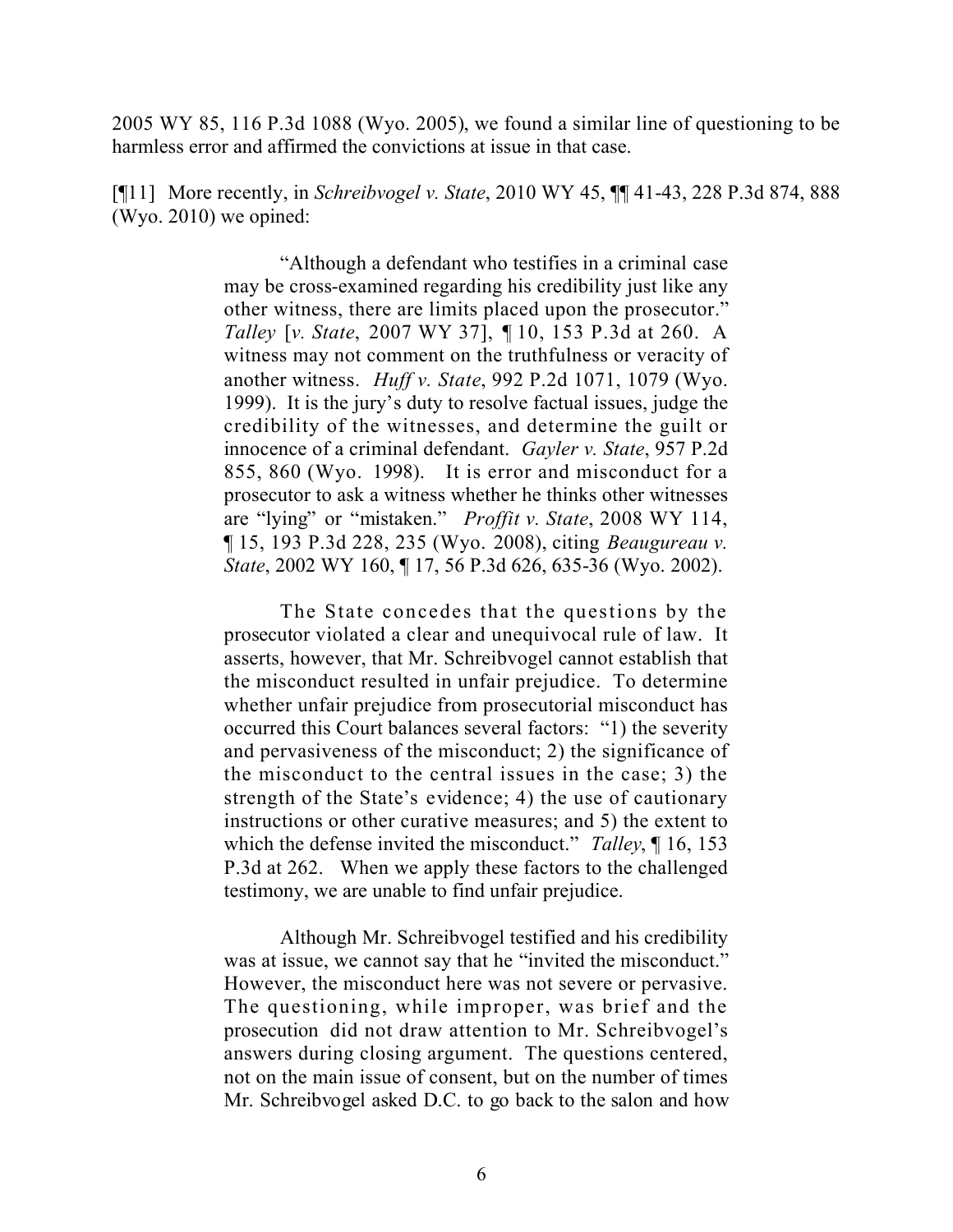he financed the fishing trip. Mr. Schreibvogel did not request a cautionary instruction or other curative measure. In closing argument, the prosecution reiterated that it was up to the jury to determine the credibility of the witnesses. After reviewing the entire record, we cannot conclude that had the prosecutor not employed the "were-they-lying" technique, a reasonable possibility exists that the verdict would have been more favorable to Mr. Schreibvogel.

[¶12] We deem it useful to include here a portion of a specially concurring opinion authored by Justice Voigt (then Chief Justice) in the *Schreibvogel* case:

> I concur in the result reached by the majority because *stare decisis* requires us to place upon the appellant the impossible task of proving prejudice in cases such as this. The majority states the well-established law in Wyoming: "It is error and misconduct for a prosecutor to ask a witness whether he thinks other witnesses are 'lying' or 'mistaken.' " See *Proffit v. State*, 2008 WY 114, ¶ 15, 193 P.3d 228, 235 (Wyo. 2008); *Teniente v. State*, 2007 WY 165, ¶ 51, 169 P.3d 512, 528-29 (Wyo. 2007); *Talley v. State*, 2007 WY 37, ¶¶ 10-11, 153 P.3d 256, 260 (Wyo. 2007); *Jensen v. State*, 2005 WY 85, ¶ 20, 116 P.3d 1088, 1096 (Wyo. 2005); and *Beaugureau v. State*, 2002 WY 160, ¶ 17, 56 P.3d 626, 635- 36 (Wyo. 2002). Yet the prosecutor in this case asked the appellant **not once, but three times**, whether another witness--the bartender, the victim, and the cellmate--was incorrect or mistaken. Perhaps the State would pay attention to the law if it bore the burden of proof as to the lack of prejudice.

> My concern is that, while the harmless error rule certainly makes sense as a reasonable systemic tool, its actual application via a process that requires each appellant to prove that he or she has been prejudiced by prosecutorial misconduct, leaves the State nearly unfettered in its ability to do as it pleases, this Court's opinions to the contrary notwithstanding.

*Schreibvogel*, ¶¶ 52, 54, 228 P.3d at 890-91 (emphasis added).

.…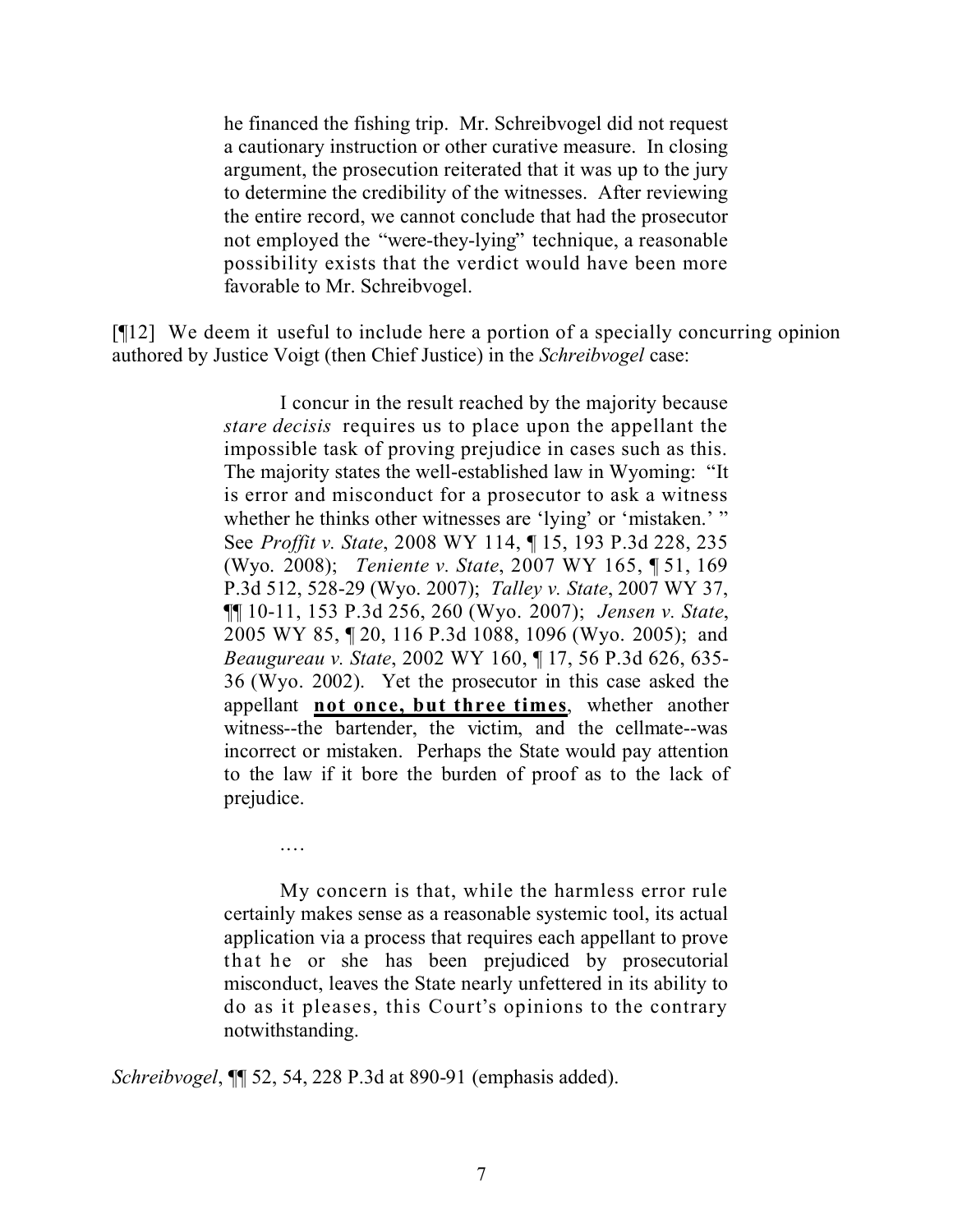[¶13] In this case, the prosecutor repeated the error six times and intimated it many more:

> Q. Well, Mr. Jarrard has testified that you were told that you were not allowed in his motor home and that he locked it up. Do you recall that?

A. I recall him saying that here, yes, sir.

Q. But you don't have any recollection. Apparently you were remembering things on September  $9<sup>th</sup>$ , but you are saying your memory has been wiped out since then?

A. Mr. Jarrard never told me that then.

# Q. **So he is not telling the truth?**

A. I am not going to say – well, he did not tell me that on the 9<sup>th</sup>, when we discussed what I was going to do and where I was going to stay.

Q. Were the keys in the motor home?

A. No.

Q. How were you able to watch television there?

A. The door was open. The motor home was open.

…

Q. You know you were seen by the people at the hospital in Laramie?

A. I know I have been told that. But I don't remember that.

# Q. **Do you think Mr. Soltenberg is mistaken if he thinks you were not intoxicated or drugged up [at Muddy Gap**]?

A. I have no opinion on why he said what he says. I just don't remember it.

… Q. Were you able to work while you were at Mr. Jarrard's?

A. I did. I did the task that he assigned to me to do.

Q. Well, he said you didn't. He said you did not finish it?

A. Yeah, I did and it took me two days and the use of his front-end loader on his tractor to get it done.

Q. So with all of the medications and all of the alcohol you were still able to get the work done?

A. Yes.

Q. And you were still remembering back then?

A. Yes.

Q. You told Mr. Jarrard back when you were remembering that you had no job and that you were broke?

A. No sir. That is not what I told him.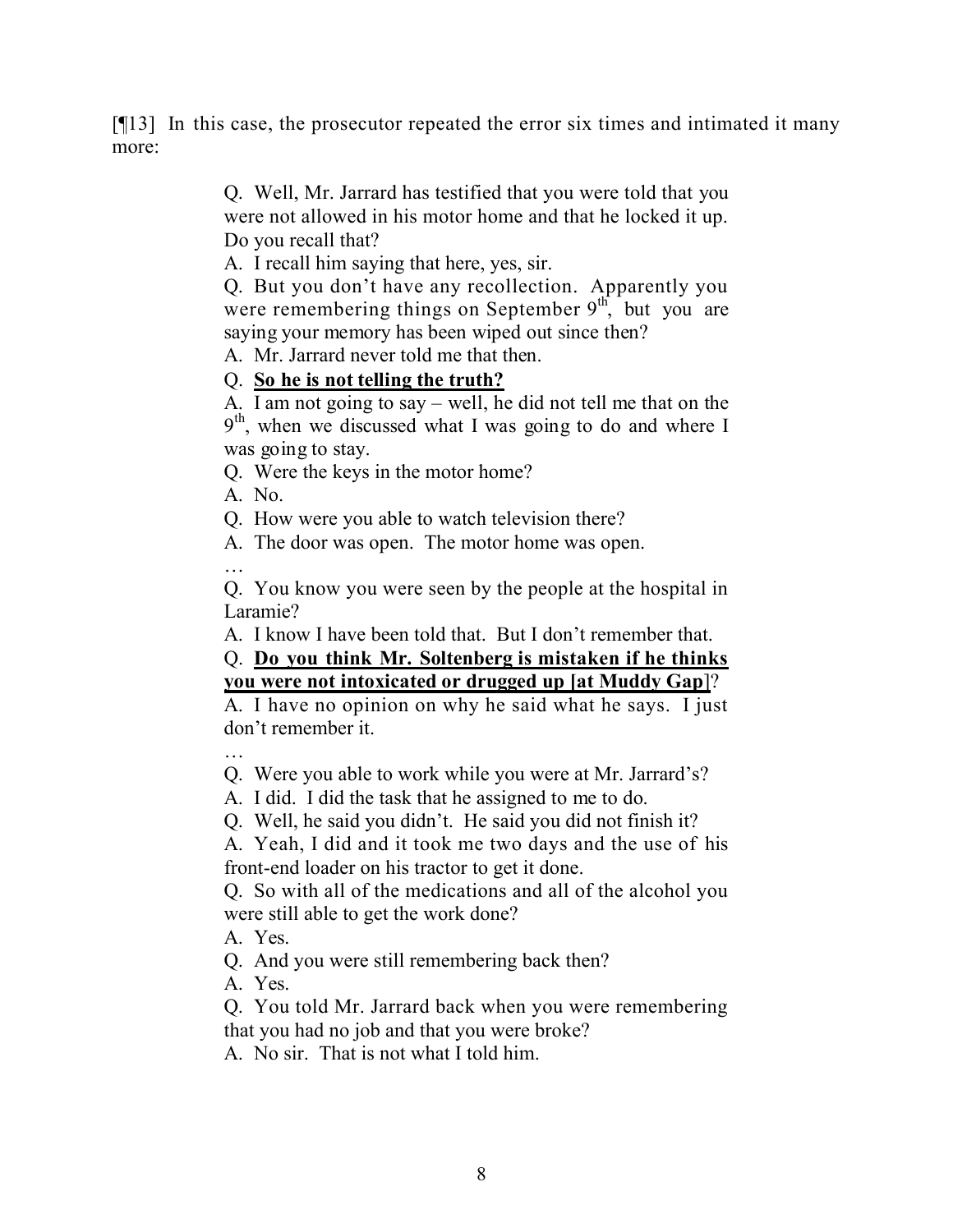Q. You did not tell him that? You told him I have twelve hundred dollars in my pocket and I am on my way home. I am not broke and I don't need a job?

A. No, that is not what I told him.

# Q. **So he is mistaken**?

A. Apparently, yes.

Q. And it is your testimony again that the door was not locked on the motor home and you were given permission to use the restroom in his camper?

A. Yes, sir.

# Q. **And if he says that is not true, he is not telling the truth**?

A. I know what he said to me. If he says different, I don't know how to say it, but yes, I would say yes.

Q. Well, he said he locked up the motor home and told you to stay out of there and locked it and took the keys?

- A. No sir.
- Q. **So he is lying?**
- A. I am not going to say that.
- Q. **So he is mistaken or has forgotten?**
- A. Mistaken, yes.

[¶14] In her argument to the jury, Barnes' defense attorney contended that the case was not about whether Mr. Jarrard was lying, or whether Barnes lying. A careful examination of the record establishes that to be the case. Barnes' defense did not depend on establishing that Jarrard told lies, he defended on the basis that he was in a drug/alcohol induced blackout when he left Jarrard's ranch and was still in it when he was arrested (that time period appears to be less than 24 hours). However, in response to the defense's closing argument, the prosecutor made these comments pertinent to this issue:

> …[Defense attorney] said this is not Jarrard versus Barnes. She is right. Mr. Jarrard is a victim and the way the system works is the State brings the charges, not Mr. Jarrard. And it is not a civil case. But there is something to be said about they can't both be telling the truth. She said, did he leave the motor home open? He said he did not. He made it most specific that he locked it and he did not want him in the vehicles and he told him that. He was very specific that he left him enough food. And there are other things. They can't both be telling the truth. So either Mr. Barnes was lying when he said it was open and I had access to it, or Mr. Jarrard was lying.